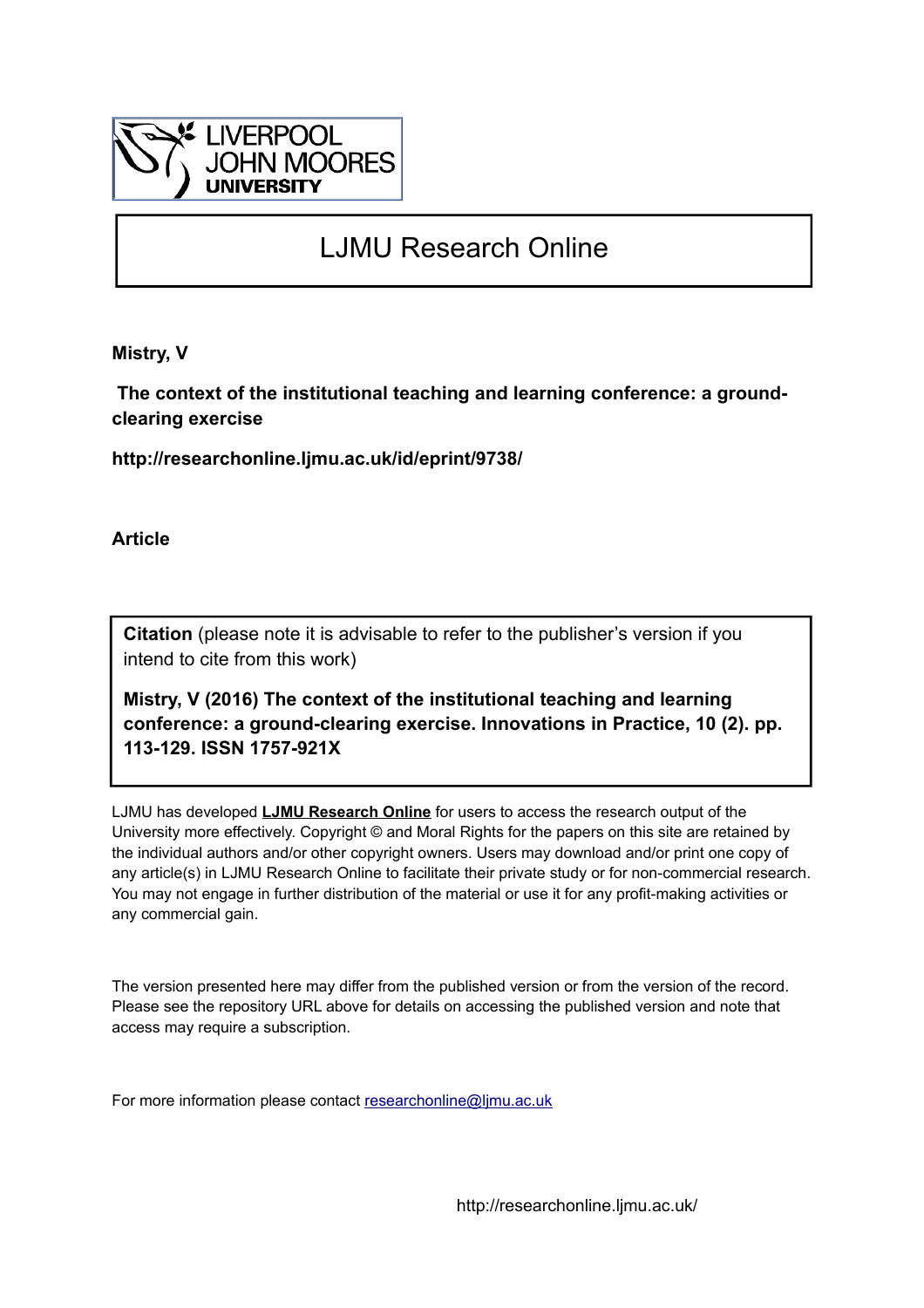# The context of the institutional teaching and learning conference: a ground-clearing exercise

### **Virendra Mistry**

*Teaching and Learning Academy, Liverpool John Moores University, Kingsway House, Hatton Garden, Liverpool L3 2AJ, UK*

Contact: v.mistry@ljmu.ac.uk

#### **Abstract**

*Institutional teaching and learning conferences are a significant part of the academic calendar in many UK universities. A simple ground-clearing exercise was undertaken to investigate the scale and scope of these events in the 2015/16 academic year. This study notes the impact that national discussions have had on the content and focus of some conferences, and highlights consistencies in theme and sub-theme, with sessions imbued with a learning, teaching or strategic orientation. Institutional teaching and learning conferences are pervasive but their essence is also shaped by institutional culture and mission. However, patterns of conformity were apparent in the way programmes were structured, often with a mix of short paper presentations and workshops. The paper concludes by considering these implications and offers questions for future research. A version of this paper ('Measured discussion: what UK institutional teaching and learning conferences tell us about 'what matters most'') was first presented to the HEIR (Higher Education Institution Research) Conference, hosted by LJMU in September 2016.*

#### **Keywords**

conferences, staff development, communities of practice, organisational learning

#### *Please cite this paper as:*

Mistry, V. (2016) 'The context of the institutional teaching and learning conference: a ground clearing exercise' in *Innovations in Practice* 10 (2): 113-129

COOSO This work is licensed under a Creative Commons [Attribution-](http://creativecommons.org/licenses/by-nc-nd/4.0/)[NonCommercial-NoDerivatives](http://creativecommons.org/licenses/by-nc-nd/4.0/) 4.0 Licence. As an open access journal, articles are free to use, with proper attribution, in educational and other non‐commercial settings.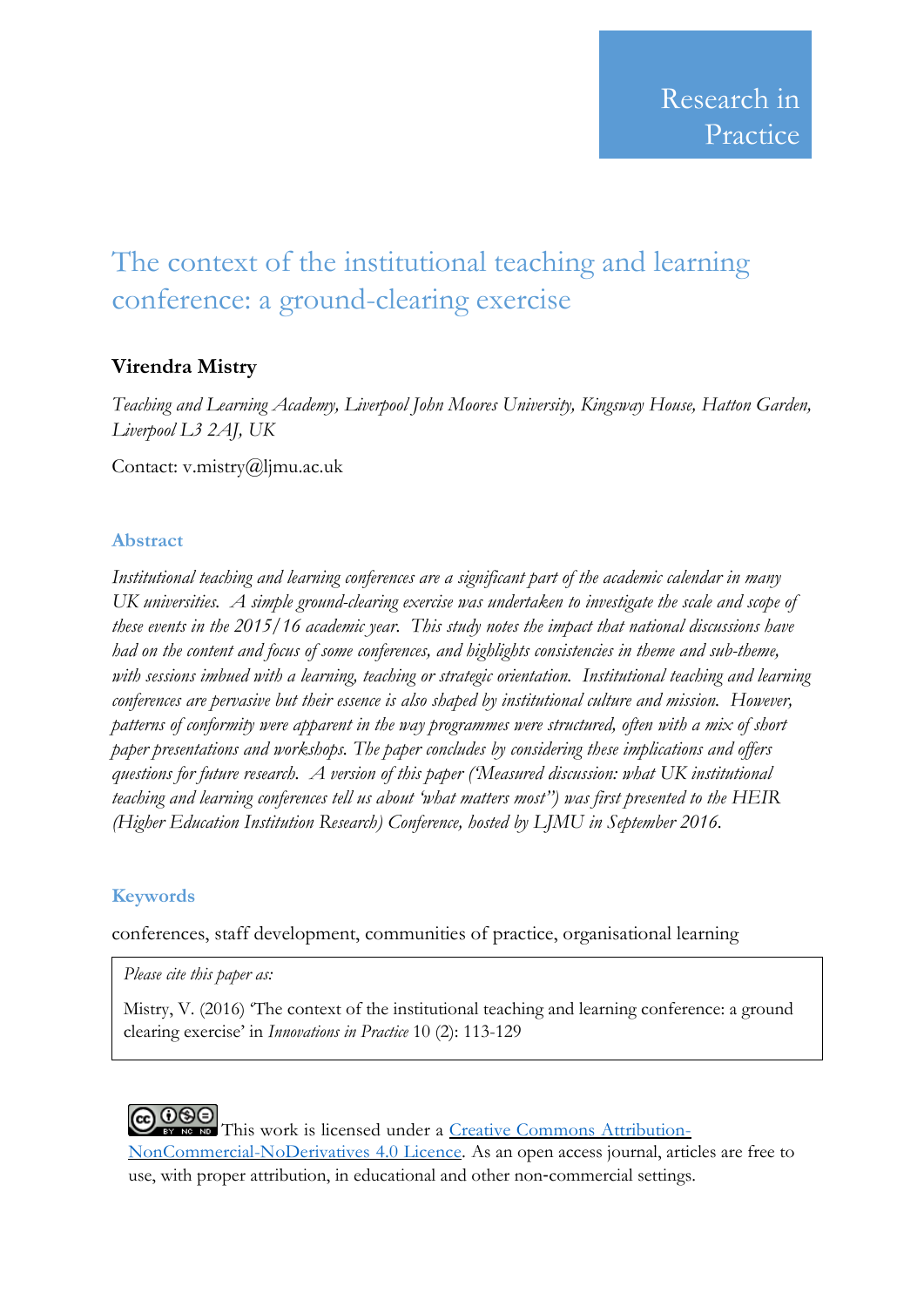*Conversation is part of how we co-create our knowing, and the processes we use to create that knowing.* Martin (2015: 90)

#### **Introduction**

In general, academic conferences offer a forum to enable people to learn or to exchange information on a particular subject or theme. In a study on what academics found useful, in terms of their professional development, Ferman (2002) noted the benefits of attending a conference, which included, "broadening one's professional perspective; being stretched by new ideas; being 'taken out of [the academic's] own frame of reference" (p. 152). This is amplified by Hood and Forey (2005), Verbeke (2015a) and Wiessner et al. (2008), who considered conferences to offer presenters an opportunity to seek and to gain peer approval, establish their professional identity, whilst audiences could elicit stimulation (particularly from keynote speakers), reassurance and opportunities to gossip, make contacts and 'do business'; as Neuilly and Stohr (2016) discovered, "Conference presentations are our calling cards, our way to introduce not just our research, but ourselves" (p. 204). In short, conferences serve many practical, strategic and personal functions.

LJMU's Annual Teaching and Learning Conference (LJMUTLC) has been a regular and prominent feature of the academic calendar since 2001. In 2016, the Conference (LJMUTLC16) attracted 523 delegates, its highest recorded figure; this two-day event featured three keynotes, including two international speakers, three presentations from LJMU's Directorate, 73 short paper or breakout sessions, 14 'demo'/workshop sessions and other poster and networking opportunities. This paper

provides further overview of LJMUTLC, based on delegate feedback to LJMUTLC15 and LJMUTLC16. It also offers a comparison with other UK institutional teaching and learning conferences that were staged in 2015/16.

**LJMUTLC**

Organised on behalf of the Pro-Vice-Chancellor (Education) by the institutional Teaching and Learning Academy (since 2015; the Academic Enhancement Unit prior to 2015), LJMUTLC is a strategically significant event. Its relevance to institutional pedagogical development and scholarship was acknowledged in the Institutional Audit undertaken by the QAA (2009: 11),

*[LJMU has] an annual two-day learning and teaching conference, attended by many staff, which provides further opportunity to explore the relationship between teaching and research… [This is] supported by the staff, and the audit team noted the students' awareness of the impact of both discipline and pedagogic research on teaching and learning… The team found that the University had a clear commitment to delivering teaching and learning informed by research and scholarship, and had created the mechanisms for achieving it. The impact on the student experience of staff engagement with pedagogic research and development was considered to be a feature of good practice.*

As illustrated in Figure 1, there has been a marked increase (up 156 per cent) in the number of delegates attending LJMUTLC since the start of the decade. Whilst there may be other contextual issues, the spurt after 2011 coincides with the publication of the current LJMU Teaching, Learning and Assessment Strategy (2012-17) as well as revision to the UK Professional Standards Framework (UKPSF) (Higher Education

*Innovations in Practice*

© The Author(s) 2016 Online version available at: http://openjournals.ljmu.ac.uk/iip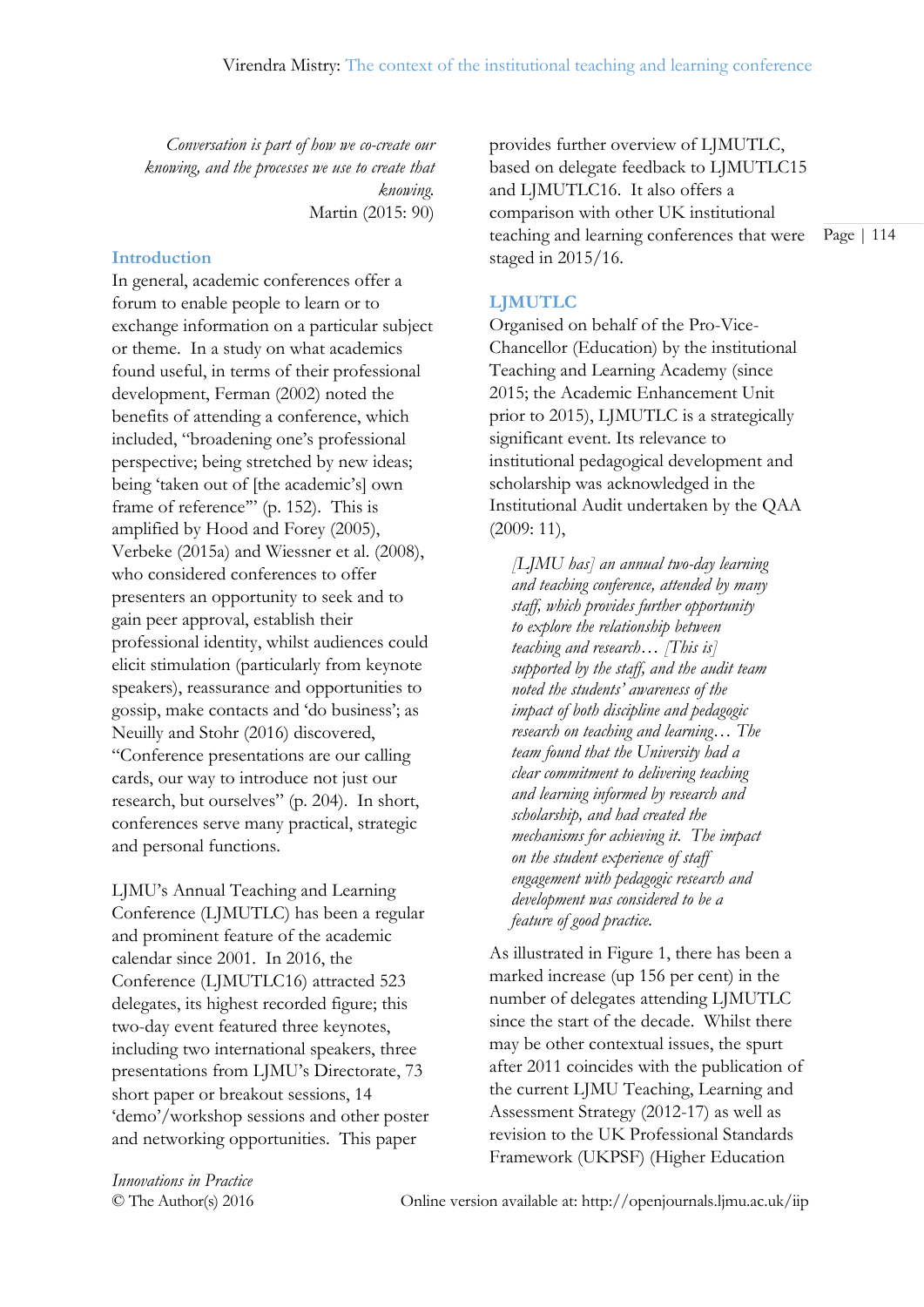Academy [HEA], 2011) which, as Laycock and Shrives (2009) noted on its previous iteration, "has provided institutions with a degree of flexibility about the nature of professional development provision and encourages the development of bespoke institutional arrangements" (p. 7). The steep rise also coincides with the closure of the HEA's network of 24 discipline-based teaching support centres in 2011 (Attwood, 2010a), many of which organised local, regional and national events (Economics Network, 2011), as well as fears of a "pedagogical crisis" with the end of the CETL (Centres for Excellence in Teaching and Learning) initiative (Attwood, 2010b). LJMUTLC can be viewed as an opportunity, in part, to plug this gap as many of the papers presented have been set within a disciplinary context.



**Figure 1:** *Number of delegates registered to LJMUTLC (2010-16) over both days of the event.*

In 2015 and 2016, two short paper sessions attracted in excess of 125 delegates, an attendance figure matching those in keynote sessions at the start of the decade. Further

evidence of growing engagement with the event was also reflected in the growing number of abstract submissions to LJMUTLC16 during the 'call for papers', which was active from December 2015 to the beginning of February 2016; 138 compared with 118 in the previous year.

Page | 115

In evaluation conducted immediately after LJMUTLC15 (response rate 17.3 per cent) and LJMUTLC16 (response rate 20.8 per cent), people's main reasons for attending the Conference remained largely consistent (Table 1):

|                          | 2015     | 2016      |
|--------------------------|----------|-----------|
|                          | $(n=79)$ | $(n=109)$ |
| Appropriate content      | 21.2     | 24.0      |
| Networking opportunities | 12.9     | 12.8      |
| Personal growth or       | 34.8     | 35.2      |
| development              |          |           |
| To see specific speakers | 6.1      | 10.1      |
| Other                    | 25.0     | 17.9      |

**Table 1:** *Please specify the main reason for attending LJMUTLC (%).*

Reasons provided for 'other' included, delegates attending the Conference because they were part of 'fringe' activities or simply there to give a presentation. LJMUTLC represents a great coming together of staff from all faculties and professional services. This willingness to engage was reflected in a comment provided to the 2015 evaluation, "I think it is essential to contribute to the LJMU learning and teaching community." Others saw the Conference as a means to derive a better or shared understanding of the issues:

*Great to get a sense of problems others within LJMU are dealing [with] and how they're being tackled - good to know we're not the only ones.*  (LJMUTLC16)

*I am [a] new member of staff so it was helpful to see what people were working on and where priorities lay.* (LJMUTLC16)

*Innovations in Practice*

© The Author(s) 2016 Online version available at: http://openjournals.ljmu.ac.uk/iip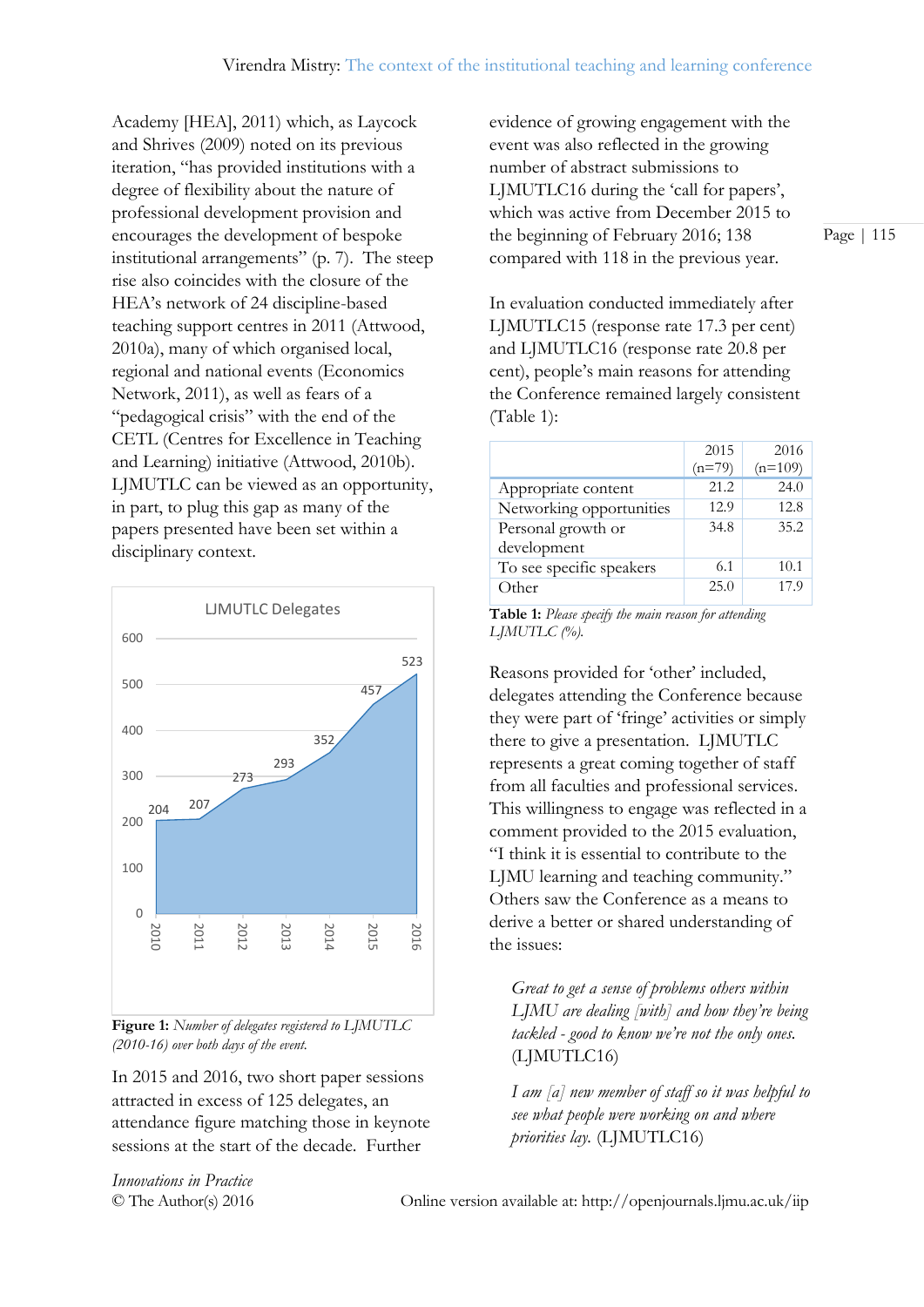In short, there is a familiarity and different sense of affiliation that sets the institutional teaching and learning conference apart from other academic conferences. In contrast to the 'tribes and territories' literature on academic identity, achieved by increasing socialisation into disciplinary networks and cultural organisations (Becher, 1994; Becher and Trowler, 2001), the final comment supports Gale's (2011) research which suggested that what binds early career academics to their colleagues is not the discipline, but the organisational framework; LJMUTLC is an expression of this framework and, in common with other academic conferences, is a site of social, emotional *and* intellectual activity (Henderson, 2015).

Satisfaction has also been high over the last two years. In 2015, 79.7 per cent of respondents indicated that the Conference had 'absolutely' met expectations, compared with 70.6 per cent the following year. Further, 95.4 per cent were either 'very satisfied' or 'somewhat satisfied' with LJMUTLC16's content, which compared with 95 per cent in the previous year. In evaluation data from LJMUTLC15 and LJMUTLC16, delegates commented, in particular, on the breadth of information, sense of stimulation and ability to network and communicate with colleagues. The focused and dedicated time was viewed to further maximise the development opportunities for staff, making it efficient for them (e.g. in terms of time and travel). To some, LJMUTLC also embodied a celebratory atmosphere, drawing attention to accomplishments at the end of a busy academic year.

The LJMUTLC programme structure has been largely unchanged, save for the growing number of parallel strands. In 2015, six parallel strands were introduced, up from four, which had been *in situ*

between 2007 and 2014. A large proportion of the programme comprised of short sessions/papers (typically 20 minutes plus five minutes' Q&A) and built into the LJMUTLC16 programme were opportunities to network and engage with fringe activities, largely led by teams from LJMU's professional services (library, careers, student support, IT services).

#### **Methodology**

In order to compare LJMUTLC with other UK institutional teaching and learning conferences, a simple online search, using the following terms were applied: "Teaching and Learning Conference" or "Learning and Teaching Conference" + [institution name]  $+2015$  or 2016.

For the purposes of this study the only conferences considered were those held in the academic year 2015/16. The institutions inputted into the search engine were derived from an up-to-date directory of UK HE institutions (those with degree awarding powers, as defined by the QAA). Information varied considerably and was categorised as follows:

- o No information available (and, therefore, a possible indicator that the institution does not host a teaching and learning conference or did not organise an event in 2015/16)
- o Information that a teaching and learning conference existed (e.g. date of conference)
- o Partial information (e.g. conference theme and some highlights, which tended to be referenced in institutional blogs or news items)
- o Conference programme (i.e. titles of sessions only and excluding abstracts)
- o Conference programme with book of abstracts

It should be noted, in terms of the second category ('information that a teaching and

*Innovations in Practice*

© The Author(s) 2016 Online version available at: http://openjournals.ljmu.ac.uk/iip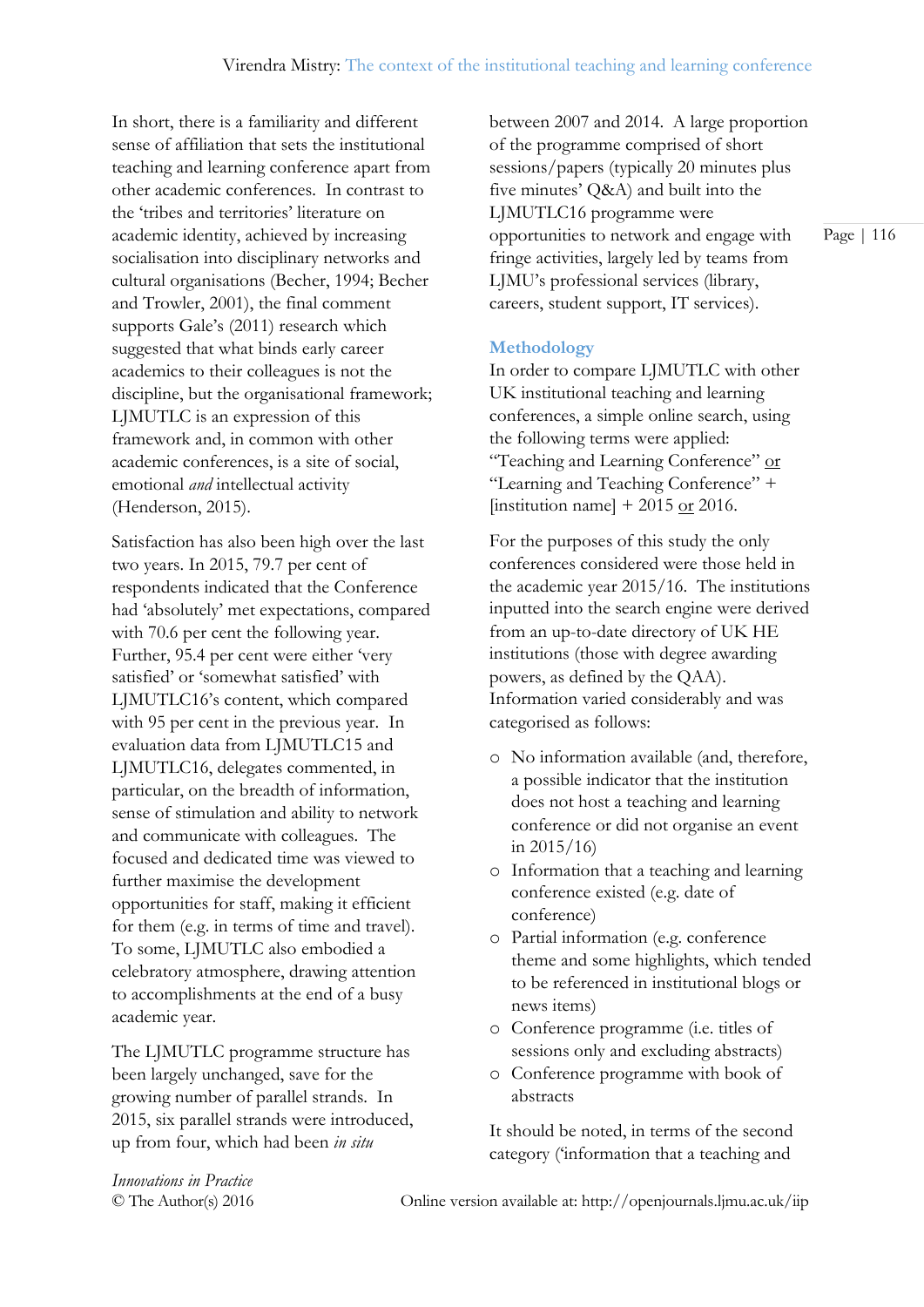learning conference existed') there were, in some instances, links to a dedicated conference website. However, as information was hosted on an institutional intranet, and not accessible owing to further authentication, it was not possible to view any conference programmes or abstracts. This paper only considers information that was publicly accessible in 2016; the searches were conducted between June and July 2016. In total, information related to an institutional teaching and learning conference was gleaned from 61 English HE institutional websites, eight Scottish HE, seven Welsh HE and one Northern Irish university website.

Nvivo 11 was used for initial coding, which resulted in emergent codes that were refined to produce a coding framework. A total of 903 sessions (comprising short papers and workshop sessions) were analysed in this study. 78 keynote session abstracts and titles were also analysed.

There are a number of methodological issues. This paper cites evaluation responses to LJMUTLC, which was captured using BOS (Bristol Online Survey); access to other institutional 'happy sheets' is limited to the conference organisers and, therefore, it is not possible to reflect on the success or value of the sessions to individuals in those institutions. Further, at many conferences, some sessions are cancelled or replaced by others at short notice. This study only included information available during the period of enquiry (June and July 2016) and did not re-check for revisions or additions to the conference programme.

#### **Findings**

Since 2011, LJMUTLC has been scheduled for June; prior to this, it was held in April. As illustrated below, a June event aligns with a majority of other institutions' conference dates (Figure 2):



**Figure 2:** *Timing of institutional teaching and learning conferences (2015/16)*

This tallies with Barlow et al.'s (2000) observations on the efficacy and practicalities of organising a summer event (p. 359):

*One year we held the [teaching and learning] conference in mid-September, rather than the usual July date, but the dawning realisation of how much work was to be done in preparation for the new academic year, and the loss of continuity from the previous year, led to many late cancellations or absences. In addition, the final stages of administration and preparation were very difficult in the academic limbo of August.*

LJMUTLC is a two-day event and 74 institutional websites indicated the duration of their conference: 63 of these were singleday events (this also includes Loughborough, which hosted a half-day conference, running from 9am to 1pm); seven were two-day events; three held over three days; and one (Teesside) over four days. Most were branded as 'conferences' or 'learning and teaching days', whilst others, such as Heriot Watt, opted for 'colloquium', LSE, 'education symposium' and Sunderland, Teesside and West of Scotland, billed theirs as a 'festival of learning'.

*Innovations in Practice*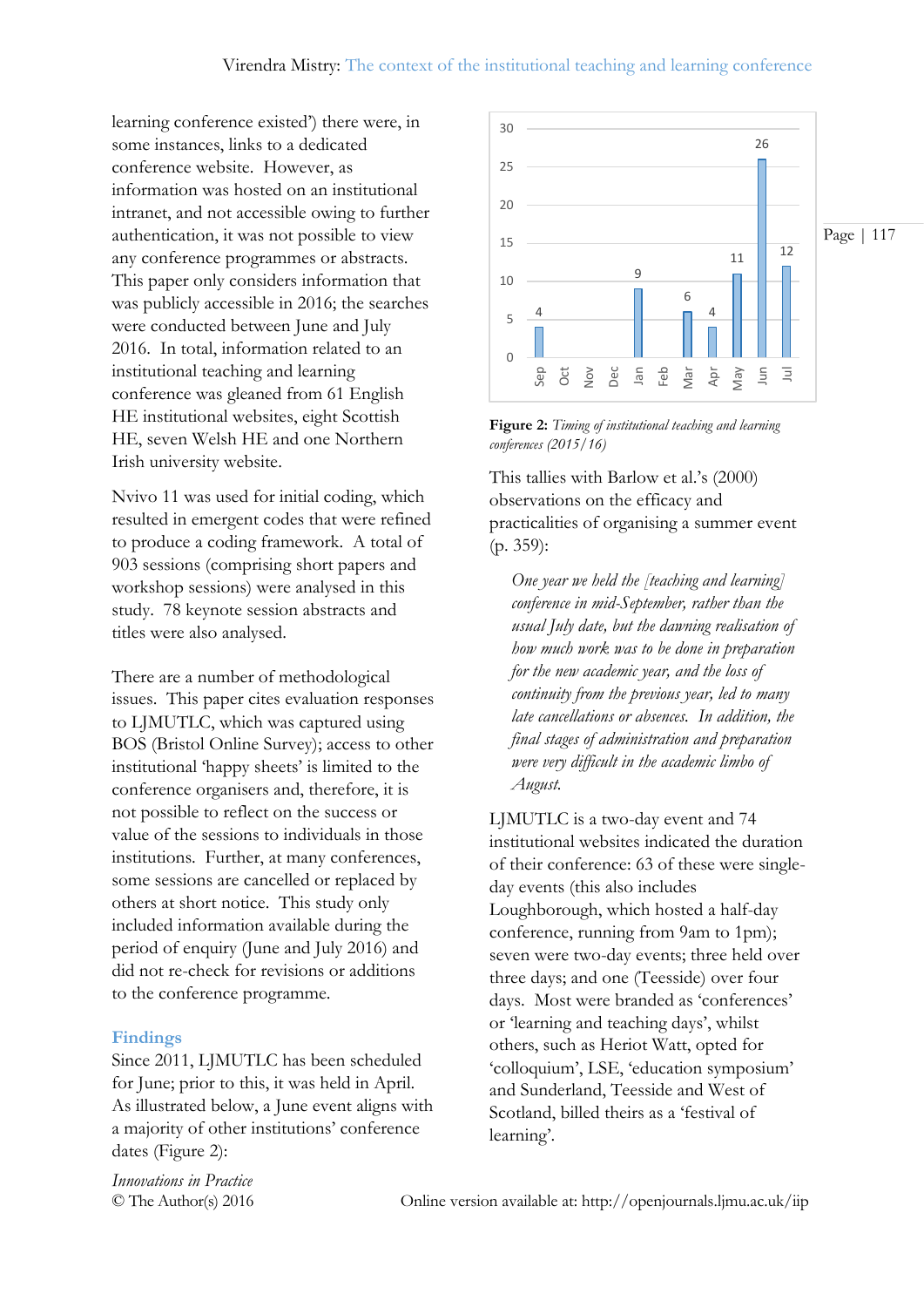In general, teaching-led post-92 institutions demonstrated longer engagement with teaching and learning conferences. For instance, 2016 was the fifteenth conference for LJMU; Anglia Ruskin delivered their seventeenth that year. Research-led institutions, such as Sheffield, organised their tenth teaching and learning conference, whilst Glasgow and York, their ninth such event in 2016. (Though not considered in the main analysis, as it fell in the following academic year, Durham hosted its inaugural learning and teaching conference in September 2016.)

#### **Conference Themes**

Discussions around HE teaching in 2015/16 were dominated by the UK Government's intention to introduce the Teaching Excellence Framework (TEF) (BIS, 2015; 2016). Institutional conferences were touched by this rhetoric and this was reflected in the decision to opt for 'teaching excellence/excellence' as a main conference theme, for instance:

- o Birkbeck ('TEF, social mobility: fulfilling our students' potential')
- o Chichester ('Celebrating excellence')
- o City ('Promoting and enhancing teaching excellence')
- o Huddersfield ('Bridging the gaps: redefining excellence in learning and teaching')
- o Leeds Beckett ('Teaching excellence: excellent teaching')
- o Liverpool ('Recognising and sharing teaching excellence')
- o Loughborough ('Celebrating teaching excellence')
- o Southampton Solent ('In search of excellence')
- o Worcester ('Showcasing and exploring excellence')

Whilst the TEF proposals were focused on English HE providers, interestingly,

*Innovations in Practice*

Aberystwyth also chose teaching/learning excellence as their theme ('Appreciating excellence').

Overall, many institutions opted not to have a theme or applied a very general title (e.g. East London – 'Shout for learning!'). After teaching excellence, the most prominent themes in 2015/16, in descending order were:

| <b>Conference Theme</b> | Example                          |  |
|-------------------------|----------------------------------|--|
| Transition or           | $\overline{L}$ JMU – 'Supporting |  |
| retention               | transition: exploring            |  |
|                         | pathways for success'            |  |
| Times of change or      | Bedfordshire-                    |  |
| uncertainty             | Thriving in a                    |  |
|                         | changing world'                  |  |
| The research-           | Nottingham Trent-                |  |
| teaching nexus or       | Transforming                     |  |
| scholarship             | learning through                 |  |
|                         | scholarship'                     |  |
| Creative or learning    | University of Arts               |  |
| spaces                  | London –                         |  |
|                         | Reimagining creative             |  |
|                         | spaces'                          |  |
| Employability or        | York - Value-added               |  |
| graduate attributes     | graduates: enabling              |  |
|                         | our students to be               |  |
|                         | successful'                      |  |
| Assessment              | Buckinghamshire                  |  |
|                         | $New - Using$                    |  |
|                         | assessment to                    |  |
|                         | enhance learning'                |  |
| Inclusive practice      | London School of                 |  |
|                         | Business and                     |  |
|                         | Management - To                  |  |
|                         | boldly go! Redefining            |  |
|                         | the inclusive                    |  |
|                         | curriculum'                      |  |
| Technology-             | Staffordshire -                  |  |
| enhanced practice       | Digital capability:              |  |
|                         | transforming our                 |  |
|                         | learning and teaching'           |  |
| Student partnerships    | West London-                     |  |
|                         | 'Students as partners            |  |
|                         | in learning'                     |  |

**Table 2:** *Conference themes for 2015/16*

In the case of Bradford, in celebration of its fiftieth anniversary, the teaching and learning conference was reimagined to

© The Author(s) 2016 Online version available at: http://openjournals.ljmu.ac.uk/iip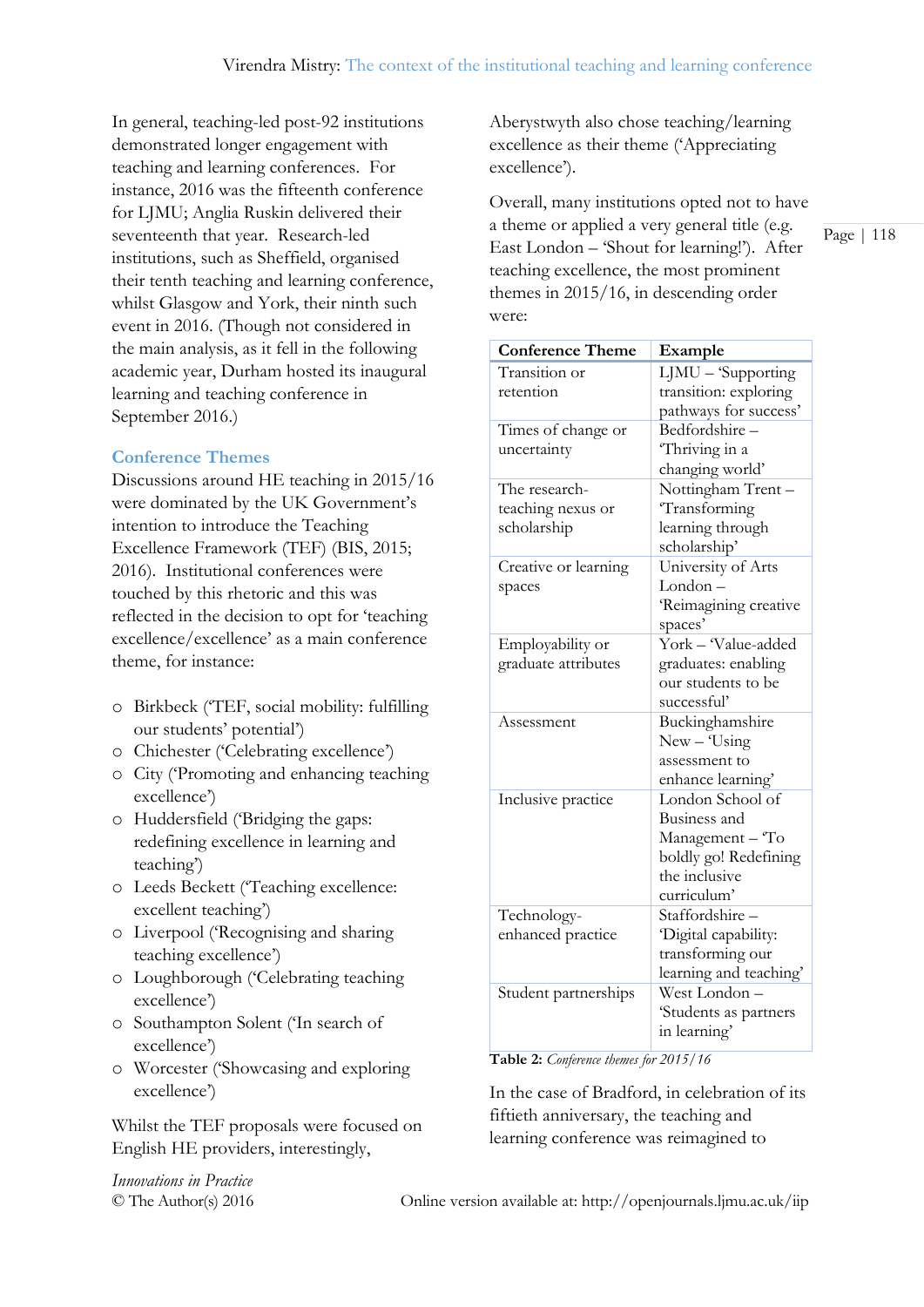include research and knowledge transfer, which it billed as a 'new conference'. As far as Plymouth was concerned, an institutional digital learning conference had been arranged on one day (29 June), and was followed by their 'Vice-Chancellor's Teaching and Learning Conference' (30 June); in effect, a two-day conference with two themes, technology-enhanced learning and general teaching and learning. Sheffield Hallam also organised a two-day conference with different themes on each day; partnerships on day one, followed by learning spaces on the second day.

Whilst the main theme offered a sense of identity, the conferences tended to include sub-themes (or conference tracks), which were generally clustered around these five areas:

- o Assessment and feedback
- o Internationalisation
- o Technology-enhanced practice
- o Student partnerships
- o Employability

The sessions presented were multi-faceted, comprising: local or international; campus or non-campus; and general, cross-disciplinary or discipline-specific perspectives. Overall, presentations were imbued with the following orientations:

- o Learning orientation how students learn, what students learn and how they develop;
- o Teaching orientation teaching tips and implementing teaching strategies; and
- o Strategic orientation e.g. strategies for creating the conditions to support effective teaching and learning/curricular design.

The papers presented were also focused on practice rather than pedagogical research and scholarship. Separate and focused conversations around pedagogical research

to support educational development have been present in some institutions. For example, Liverpool Hope hosted three international biennial Pedagogical Research in Higher Education conferences in 2006, 2008 and 2010, in support of its educational development activity (Norton, 2014).

#### **Learning Orientation**

Predictably, engaging students in learning was the most prominent feature. This included a vast array of approaches and keywords were clustered around: student behaviour; experiential learning; selfdirected and independent learning; collaborative learning; practice and problembased learning; peer support and mentorship; role playing; student communication; critical reflection; group working; coaching; creative thinking; student-led learning; inquiry-led learning; lab learning; situated learning; immersive learning; distance and online learning; and interprofessional learning. 33 of the 903 sessions audited included engagement with international students or the understanding of international student learning styles. Developing independent learning skills, undergraduate research capabilities, academic literacy and general academic study skills, together, featured in just under 50 sessions.

About one in ten sessions (n=85) looked predominantly at assessment and/or feedback. Again, the sub-themes here were varied and included: improving the quality of feedback; group and peer assessment; assessment design; authentic assessment; and niche areas (such as applying PeerWise [assessment software] or the use of OSCEs [Objective Structured Clinical Examinations]). Sessions solely focused on employability also loomed large (n=89). These were largely focused on developing graduates' soft skills, but also included: internship experiences; placement and work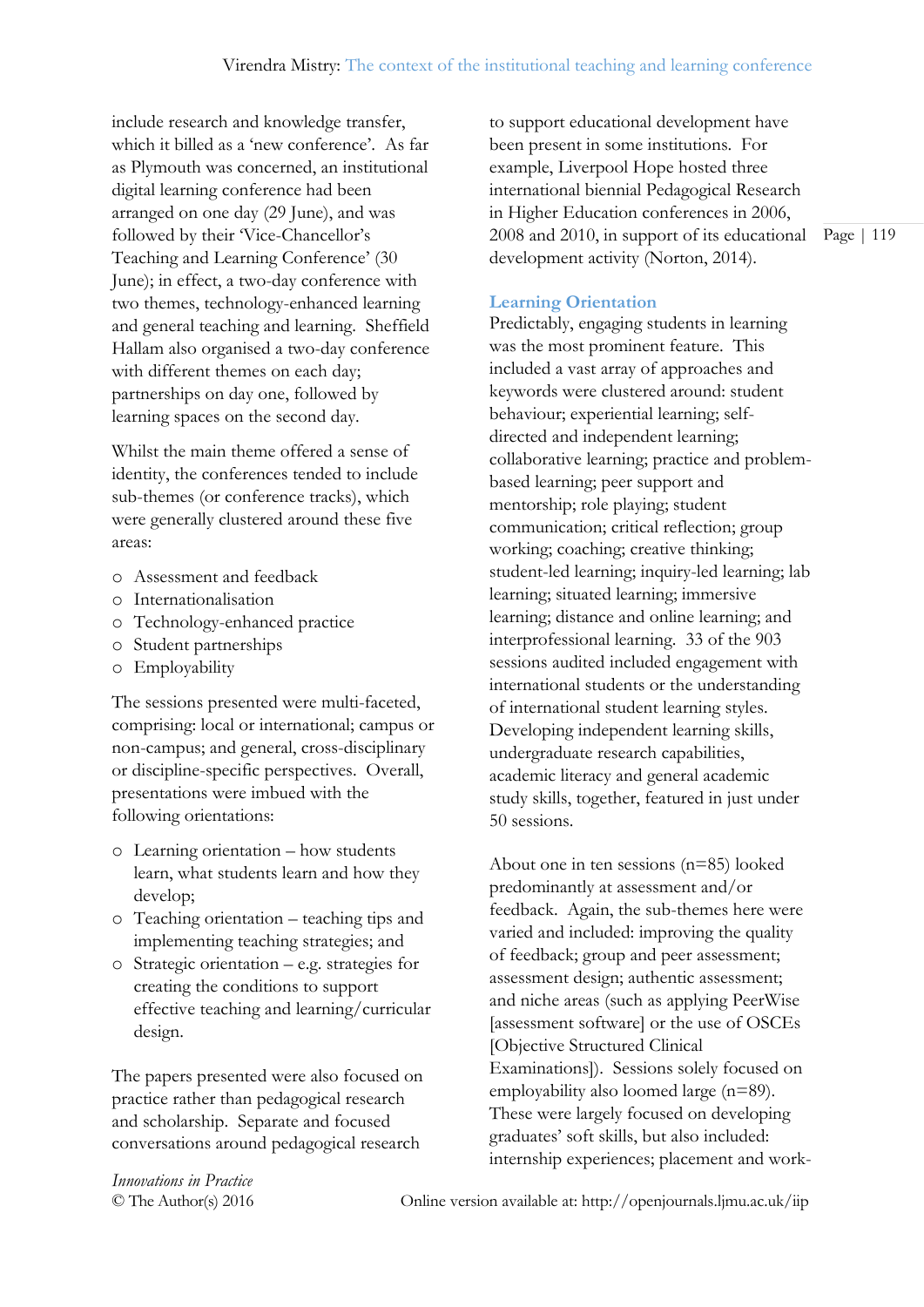based learning effects; e-portfolio use; developing a social media profile (e.g. LinkedIn); digital badging; engaging students with alumni; developing video resources; and postgraduate employability issues. The prominence of assessment and employability can be attributed to sector concern in metrics collected for the National Student Satisfaction survey, where satisfaction in assessment and feedback has consistently been below overall satisfaction (HEFCE, ND), and the Higher Education Statistics Agency's Destination of Leavers in HE survey.

As noted, supporting student transition was a prominent conference theme in 2015/16. These included sessions on the first year experience, induction (including postgraduate induction), pre-arrival experiences, transitioning from college to an HE environment, adjusting from BTEC to university learning and supporting those in part-time study. There were allied themes, which included sessions on personal tutoring, student support, well-being (including developing student mindfulness and emotional intelligence), but these sessions were largely dwarfed by those with a much more prominent teaching/learning focus within a conference programme. 57 sessions were focused on equality, accessibility and inclusive practice issues. The topics centred on BME attainment and developing an inclusive curriculum, but also included presentations on unconscious bias, cultural awareness and digital inclusion.

Technology-enhanced practice was another conspicuous theme; conference programmes echoed the challenge to reflect on how better to construct and deploy highly supportive environments to provide learning in a highly flexible way, to individuals or to collaborating groups, in synchronous and asynchronous settings. There were a total of 39 sessions that focused solely on the

flipped classroom/lecture, lecture capture (especially Panopto). For example, Bath organised a debate around the following motion, "This house believes all lectures should be Panopto recorded"; students and staff were involved on both sides of the argument. Gaming and/or simulation, augmented reality and second life featured in 29 sessions. 38 sessions focused on general notions of digital learning, remote/offcampus engagement (including MOOCs). There were specific sessions on a wide variety of subject areas including; using personal devices (BYOD – 'bring your own device'), digital storytelling, developing video resources/using open education resources (OERs), blogging and social media, plus specific tools or learning environments (3D printing, Moodle, Blackboard, Canvas, PebblePad, Turnitin, Peer Mark, Google Apps/Docs, 3Doodler 2.0 pen, Adobe Connect; Guanxi 2.0 [Chinese webchat]; and Snaggit).

Institutions that did not opt for teaching excellence as their main conference theme (such as Keele, Plymouth, SOAS or York), did include short sessions on 'learning gain' (a measurement that might, as outlined by BIS (2015), be used to inform metrics in the TEF after 2019). In the case of York, this short paper session was delivered by a prominent member (pro-vice-chancellor) of the institution.

#### **Teaching Orientation**

From a 'practical' perspective there were sessions on effective techniques (classroom management, mixed methods teaching, being creative and developing teacherlearner relationships). Six institutions included sessions on gaining HEA recognition (Fellowship, Senior Fellowship). Rather than opting for a mixture of short presentations and workshops, Canterbury Christ Church scheduled workshop sessions only (a total of 18 one-hour workshop

*Innovations in Practice*

© The Author(s) 2016 Online version available at: http://openjournals.ljmu.ac.uk/iip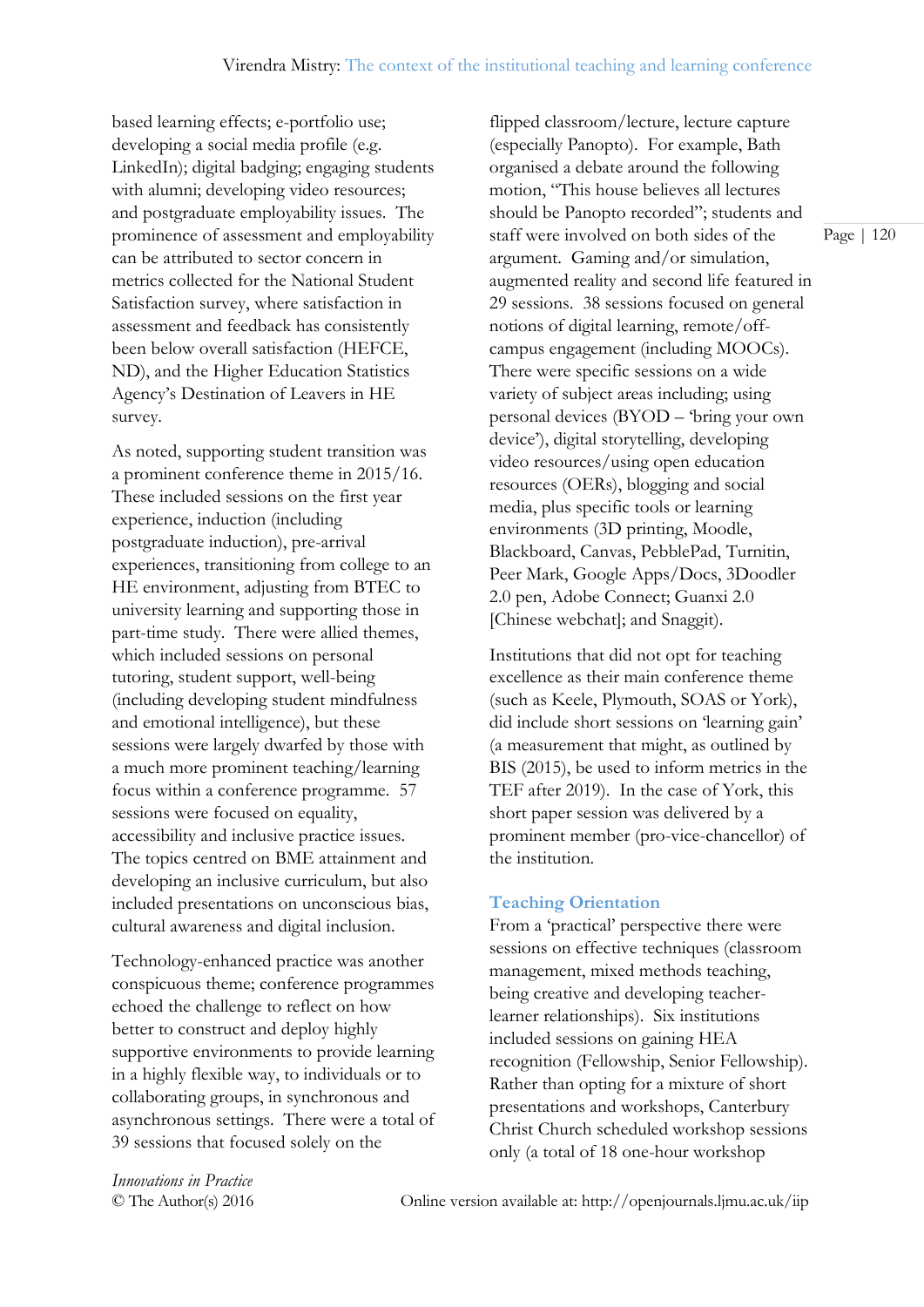sessions) in two blocks (morning and afternoon) across nine parallel strands. Participatory workshops offer a different dynamic and are more interactive. In Rowntree's (1998) view, workshops develop both knowledge and vocational competence; they are not a vehicle for the transmission of information but for the thinking through of ideas or practising of skills and a reconstruction of knowledge (*cf.* Haley, 2009; Weissner et al., 2008). Glasgow's programme largely comprised short paper sessions, but the event was preceded by a pre-conference event, comprising some workshops and discussion groups on student engagement and partnership. The duration of most workshops was in the region of 45 minutes to an hour.

#### **Strategic Orientation**

*Innovations in Practice* LJMUTLC16 included two international keynotes (an academic from Australia and a senior policy advisor from Ireland). Full or partial keynote information was available from 50 institutional websites, blogs or conference programmes; 78 other (i.e. non-LJMU) keynote sessions were analysed. There were only four other instances of academics from non-UK institutions delivering keynote presentations. Both York St. John and West of Scotland included academics from Australia in their programme; Oxford Brookes' keynote was delivered by a scholar from Finland; and Glasgow featured a speaker from the United States. Sector organisations, such as the HEA, HEPI (Higher Education Policy Institute) and Jisc, featured in six keynotes. Most institutions tended to invite external speakers only (n=28); twelve institutions used a combination of internal and external speakers and ten opted for internal keynotes only. Internal keynote speakers included both specialists in education research, policy or leadership, or senior staff (e.g. deputy or pro-vice-chancellors); Bedfordshire and Plymouth included presentations by vicechancellors, which were billed as 'keynotes'. LJMUTLC16 featured a plenary presentation by the Vice-Chancellor, a sort of 'state of nation' address; pro-vicechancellors at other institutions also used the teaching and learning conference as an opportunity to deliver similar sessions (e.g. Bradford, 'Strategic directions' delivered jointly by two pro-vice-chancellors). Conference programmes also contained presentations of strategic significance to the institution. For example, at LJMUTLC, curriculum enhancement project teams have reported their findings in short paper presentations. This was reflected at other institutions, such as Leeds Beckett, who used their conference to highlight six of their 'curriculum innovation projects' at a special showcase slot within the programme.

Students contributed to, or led, some presentations with a strategic focus. For example, both Aberystwyth and Trinity Saint David dedicated sessions on NUS Wales's framework for student engagement, whilst Bedfordshire included a prominent NUS officer to deliver a session on policy. At Leicester, the students' union chaired a debate on "the use, purpose and value of examinations as a mode of assessment in higher education"; at Queen Mary, University of London, students and the students' union debated the motion, "this house believes that the main function of university teaching is to ensure students get a better job." Greenwich featured a joint keynote delivered by a deputy-vicechancellor with their students' union on teaching excellence. At Huddersfield, staff were given the opportunity to speak to a panel of students, in a session facilitated by the students' union, to find out "how [the students'] own background and circumstances impact[ed] upon their experience of higher education." These practices give further weight to the notion

Page | 121

© The Author(s) 2016 Online version available at: http://openjournals.ljmu.ac.uk/iip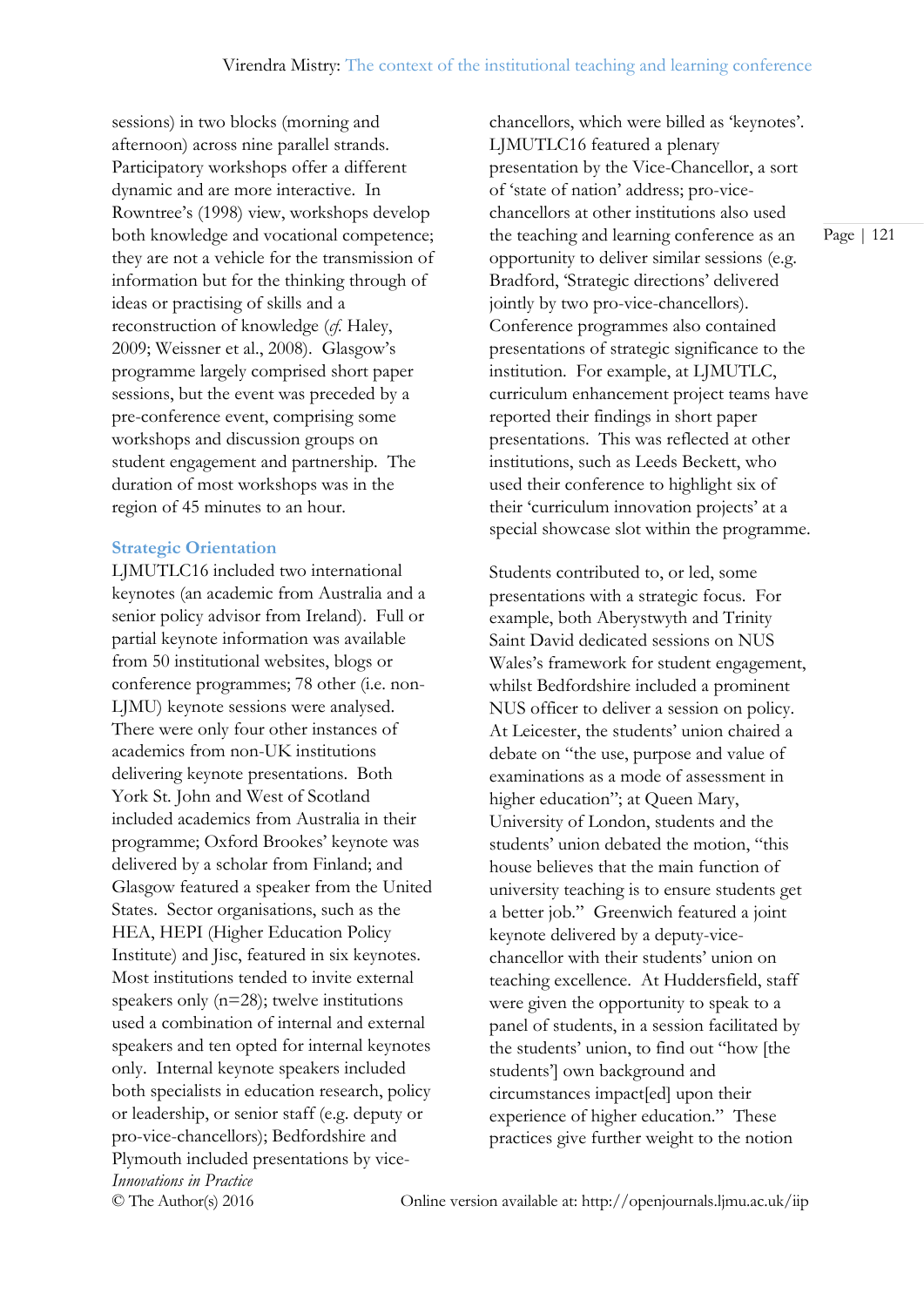that student engagement is best conceived of as delivered through strategic partnership between an institution and a representative student body (McVitty, 2012).

LJMUTLC is an event that is open to all colleagues, partner institutions and other post-16 education providers. Whilst not all of the institutional websites stated their policies, some conferences, such as Glasgow, invited contributions and attendance from all HE providers; others, such as Chester and South Wales, limited contributions to their staff and their partner institutions. In the case of South Wales, a plenary session was arranged specifically for their 'strategic partners'. As noted by the QAA (2010), good practice in collaborative provision is evident if a university is able to nurture activities "in the spirit of genuine partnership" (p. 8). In the case of Derby, an additional annual Collaborative Conference and UK Partnership Forum has been established as a means to offer discussion on teaching and learning issues; this initiative was recognised as a feature of good practice in a Higher Education Review undertaken by the QAA (2016a).

Conferences, especially those scheduled at the end of the academic year, appeared to have a celebratory tone. This was reflected in the presentation of teaching awards at a number of institutions, including Derby, Leeds Beckett and UCL; award giving has also been a feature at LJMUTLC, either scheduled within the formal conference programme or at the Conference dinner. The awards can be seen to dovetail quite well with a conference in that they recognise and reward staff who have made significant contributions in teaching and raise the profile and status of teaching and learning.

#### **Delivery**

Non-keynote sessions were delivered by a mixture of staff (teaching staff,

professional/support staff, partners or external staff and students). Whilst difficult to determine the experience of many of the speakers, Nottingham's programme included the HEA Fellowship status of each speaker. Of the fifteen internal presenters featured in their programme, two had Principal Fellowship and ten had Senior Fellowship status (including one National Teaching Fellow). The remaining three speakers were directors, including one with Fellowship status, or were heads of divisions. Overall, it is highly probable that most other sessions at other institutions were delivered by people with varying expertise and experience. In a small-scale study on academic professional development practice, Ferman (2002) found that those who valued engagement in conferences (as delegates or presenters), tended to have 'moderate lecturing experience' (between four and six years) and surmised, "Perhaps by this stage of their careers, academics feel that they have something to contribute to their field and the confidence to do so publicly" (p. 152).

In addition to workshop and standard short paper sessions and, perhaps as a means of ensuring wider staff engagement in the conference programme, some institutions opted for different methods of dissemination. For instance, whilst some institutions organised poster sessions, King's College London and Cardiff scheduled a series of 'lightning talks' in their programme where, in the latter, staff presented "for a maximum of four minutes on any topic associated with learning and teaching"; Hull, SOAS, UCL and Exeter had similar arrangements of five minute 'pop-up presentations'. As previously noted, debates featured in some of the conferences; Portsmouth structured their event to engage staff in two discussion topics (lasting 75 minutes), each focused on two questions:

*Innovations in Practice*

© The Author(s) 2016 Online version available at: http://openjournals.ljmu.ac.uk/iip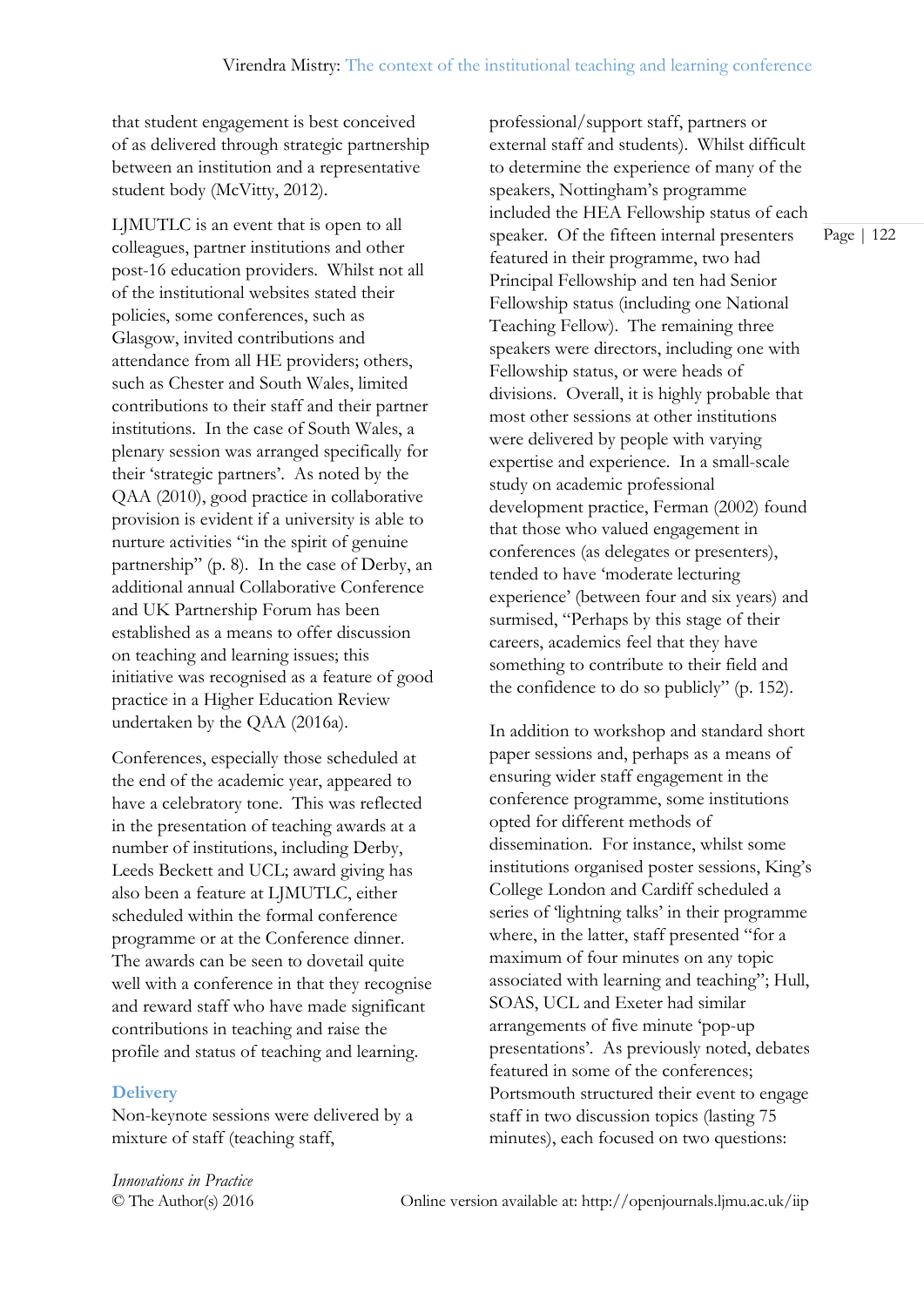- o [Discussion Group One] Why do some of our students not engage with the learning process? How can we engage students more fully?
- o [Discussion Group Two] What are the challenges faced by students as they transition to HE? How can we better structure and use the induction period to support students?

This structure and focus, highlights the potential of teaching and learning conferences as consultative arenas.

The application of technology, and encouragement of off-site engagement, was a notable feature in the delivery of a few sessions. For example, University of the West of England's schedule of live feeds included two keynote presentations, two symposia and two workshop sessions.

Teaching and learning conferences can act as a vehicle for trying new or innovative means of engagement. For example, at LJMUTLC16, a labyrinth was set up to offer contemplative time to staff (Figure 3). Bright and Pokorny (2012) describe the labyrinth as,

*… a single path leading to and from the centre. This releases the person walking from all decisions about direction and path and, as a result, has the potential to facilitate focused rather than scattered attention* (p. 23).



**Figure 3:** *LJMUTLC16 labyrinth (photograph courtesy of Paula Baines and Alex Irving, Liverpool Screen School, LJMU)*

A similar exercise was trialled at University of the Arts London in a session called 'Learning and teaching in silence'. This involved guiding a group of staff on a silent walk around Oxford Circus, taking in "churches, pubs, the BBC and an underground car park" – and followed by a post-walk discussion. These examples underline how the events can be used for other purposes, such as reflection, wellbeing and general mindfulness.

#### **Conference Resources**

For some institutions, the resources generated from previous conferences were archived on their website. For instance, Oxford Brookes archived conference information from 2007, York from 2008, Bradford from 2010, the London School of Business and Management from 2011 and Aberystwyth from 2013. These generally took the form of previous programmes and conference abstracts and papers.

Liverpool trialled an "open publishing experiment" aimed at "bring[ing] innovative academic practice together to increase exposure and encourage networking by remixing and redistributing presentations": here any speaker was encouraged to submit a version of their presentation at a specially created Wordpress site. Southampton Solent used their conference as an opportunity to encourage their presenters to develop their work into papers for publication in their in-house learning and teaching journal, *Dialogue*. In two issues of LJMU's *Innovations in Practice*, popular conference sessions have been developed into Viewpoint papers for publication (e.g. Hanneghan, 2016; Money et al., 2016).

Many institutions published dedicated Twitter conference hashtags. The use of microblogging, and importance of the 'backchannel', in academic conferences has been observed. For example, in their review

*Innovations in Practice*

© The Author(s) 2016 Online version available at: http://openjournals.ljmu.ac.uk/iip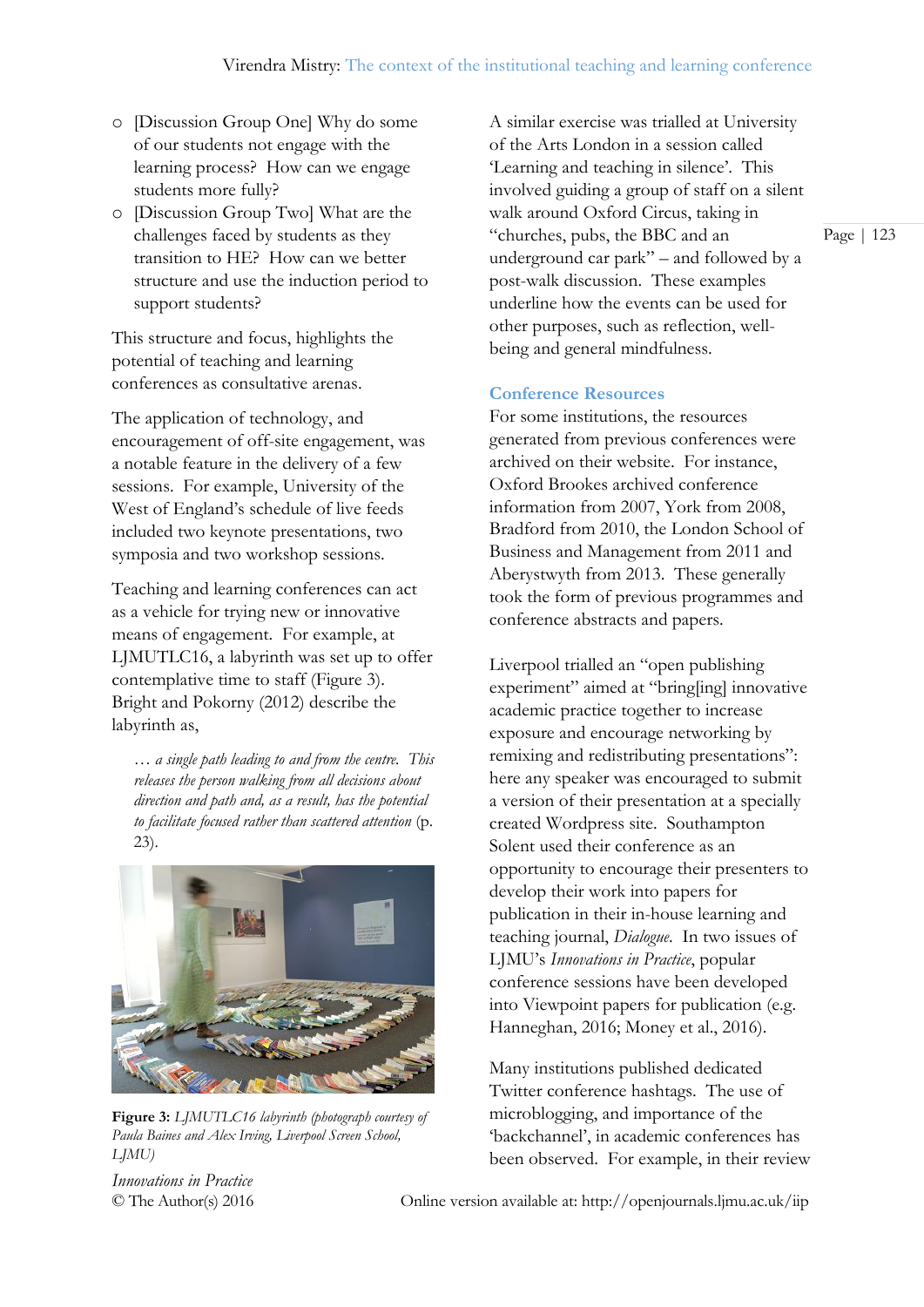of the literature, Ross et al. (2011) note that tools like Twitter can improve conference participation and be used to share ideas, commentaries or resources. In observations of #LJMUTLC15 and #LJMUTLC16, many of the tweets have included photographs of presentation slides. The graph below illustrates the spike in activity during LJMUTLC15:



Institutions, such as Anglia Ruskin, Sussex and Queen Mary, capitalised on reflections on Twitter and archived this engagement, using Storify as a means of capturing tweets, photos and videos.

#### **Discussion**

*It was not a bad idea, whoever first conceived and proposed a public means for teaching the sum of knowledge, in a quasi-industrial manner, with a division of labour where, for so many fields as there may be of knowledge, so many public teachers would be allotted, professors being as trustees, forming together a kind of common scientific entity, called a university.*

Kant (1979: 23)

Teaching and learning are central to the purpose of higher education; institutional teaching and learning conferences represent a tool to maintaining a corporate memory of, and sustained engagement in, the issues and innovations in teaching at a local level. In spite of their general pervasiveness in UK HE, published research on institutional

teaching and learning conferences is very limited. Papers, such as Barlow et al. (2000), a case study focused on practice at the University of Brighton, are rare. (Looking slightly further afield, but within the British Isles, Lewis et al. (1989) outline an annual 'learning and teaching showcase' held at the Dublin Institute of Technology.) Some additional 'grey literature' offers other, limited, glimpses. For example, a QAA Higher Education Review report of the University of Birmingham, gives some sense of the scale of their event (QAA, 2016b: 21);

*A Teaching and Learning Conference, themed around topics arising from teaching and learning reflections, is held annually and in 2015 was attended by 185 members of staff. This provides a further opportunity for teaching practices to be kept under review as well as for good practice to be shared.*

Despite the dearth of published papers, there has been sector interest in this area, as reflected in notes from a former chair of SEDA's Research Committee (Macdonald, 2004: 19) on a small grant which was made available to examine the "rationale and impact" of institutional learning and teaching conferences. SEDA (ND) also funded further work in 2012 ('Researching the impact of conference participation on academic practice') in which 15 UK institutional teaching and learning conferences were examined though, and at the time of writing, the outputs appear to have been disseminated in conference presentations and workshops only.

This ground-clearing exercise has revealed that institutional teaching and learning conferences fulfil many roles and functions; they are symbolic, strategic and personal. In very broad terms, and encapsulated in the findings of this paper, they can be seen to have three levels of interpretation, each with a distinct ideological focus or purpose that interplay with one another (Table 3):

*Innovations in Practice*

© The Author(s) 2016 Online version available at: http://openjournals.ljmu.ac.uk/iip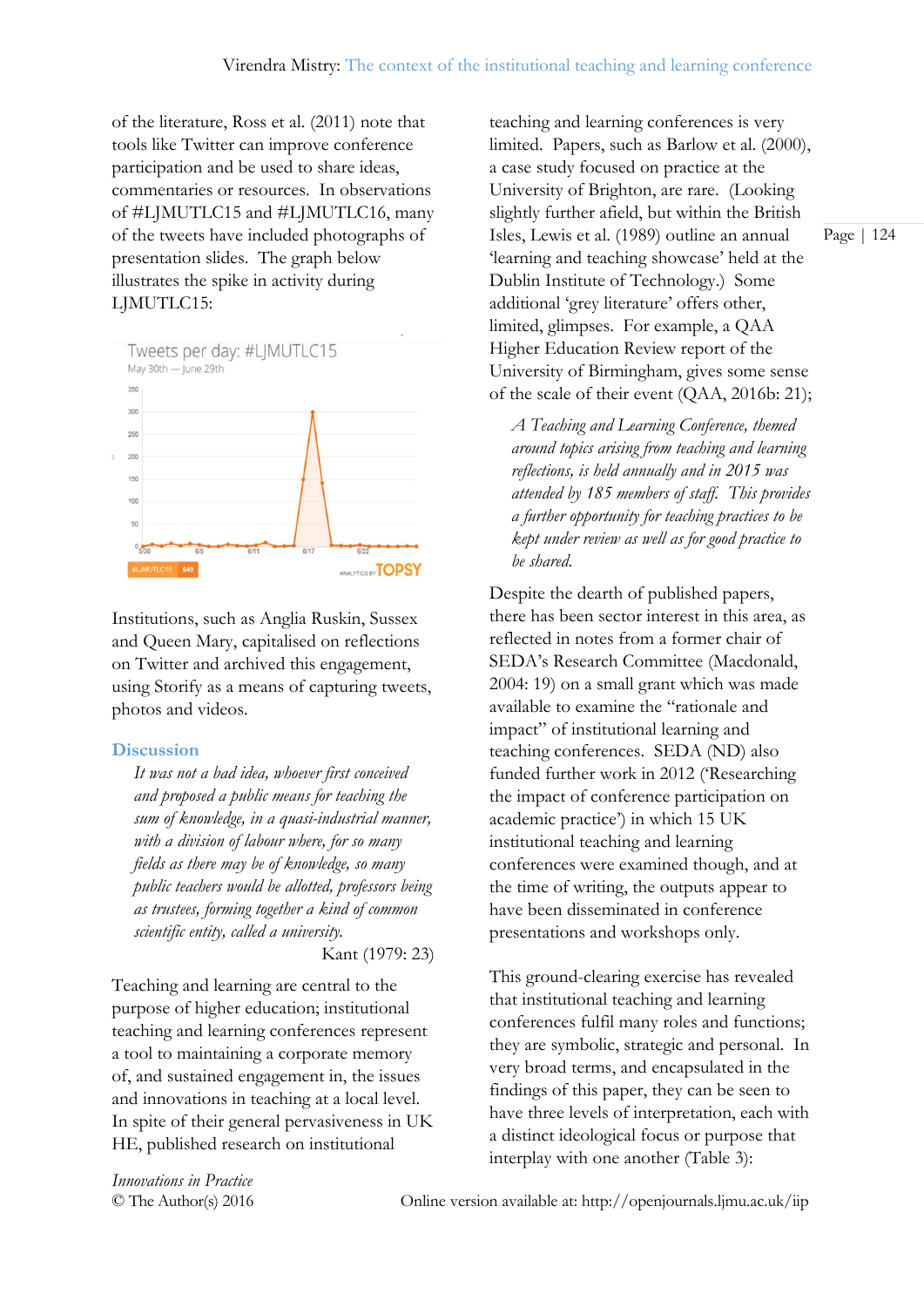| Level | Emphasis                              | Ideological<br>Focus |
|-------|---------------------------------------|----------------------|
| Macro | External                              | Legitimacy           |
| Meso  | Internal/External<br>(organisational) | Standards            |
| Micro | Internal<br>(personal)                | Motivation           |

**Table 3:** *Three levels of interpretation.*

The visibility of vice-chancellors and provice-chancellors, and many strategically focused papers in 2015/16 (possibly stimulated by TEF), have significant symbolic and political value. In this regard, the macrolevel perspective of the institutional conference can be viewed as a means of re-emphasising the social contract a university has with its community (within and outside the institution), and as an instrument to establish a harmony of interests between institutional leaders and their teaching staff. The mesolevel perspective of the conference, is reflective of how an institution maintains quality (e.g. showcasing how teaching is complying with accessibility legislation or the QAA's *Quality Code*), and emphasises the harmony of interests between the institution/subject groups with a wide range of stakeholders (e.g. students, professional, statutory and regulatory bodies and government agencies). The microlevel perspective views the conference as heightening an individual's motivation and psychosocial state (e.g. inspiring someone to try new ideas, acquire knowledge or enhance their professional identity and socialisation), and thus establish a harmony of interest between an individual and their colleagues (emphasising the collegium), and with the institution (emphasising the psychological contract).

In consideration of the macro, meso and microlevel perspectives, this study has indicated that, though there are some consistencies in the themes (and subthemes) discussed, the way in which the overall programmes are structured vary

considerably. This, in part, reflects the mission, culture and strategic priorities of the institution. Whilst debates featured in a few programmes, short presentations and workshops point to a pattern of conformity, perhaps imitating other 'standard' academic conferences. Accommodating short paper presentations offers obvious benefits, such as enabling early career staff in gaining confidence to present in front of their peers and ushering them to be engaged towards a practice of dissemination (Boyer, 2015). In LJMUTLC evaluation data, delegates have felt both excitement and frustration, in equal measure:

#### *This has enthused me to want to present more research.* (LJMUTLC15)

*This year the conference was excellent - real variety yet a good focus on pertinent areas.* (LJMUTLC16)

*I wondered when I saw the programme if the sessions would be too short but actually they were perfectly timed to get the essence of the research and see how it might impact on practice. I really enjoyed being able to listen to lots of short presentations*. (LJMUTLC16)

*Good choice of breakout sessions (there is always something of interest) and the fact that they are short!* (LJMUTLC15)

*[There needs to be] more time for Q&A at [the] end of sessions - some felt a little rushed.* (LJMUTLC16)

*25 minute sessions is really not long enough for some topics. The speaker rushes through their material and then there's no real time at the end for discussion.* (LJMUTLC15)

*Whilst I appreciated the variety of sessions there were too many sessions in each day, by the end of the day we were overwhelmed, and did not have an opportunity to reflect on what we had seen.* (LJMUTLC15)

*Innovations in Practice*

© The Author(s) 2016 Online version available at: http://openjournals.ljmu.ac.uk/iip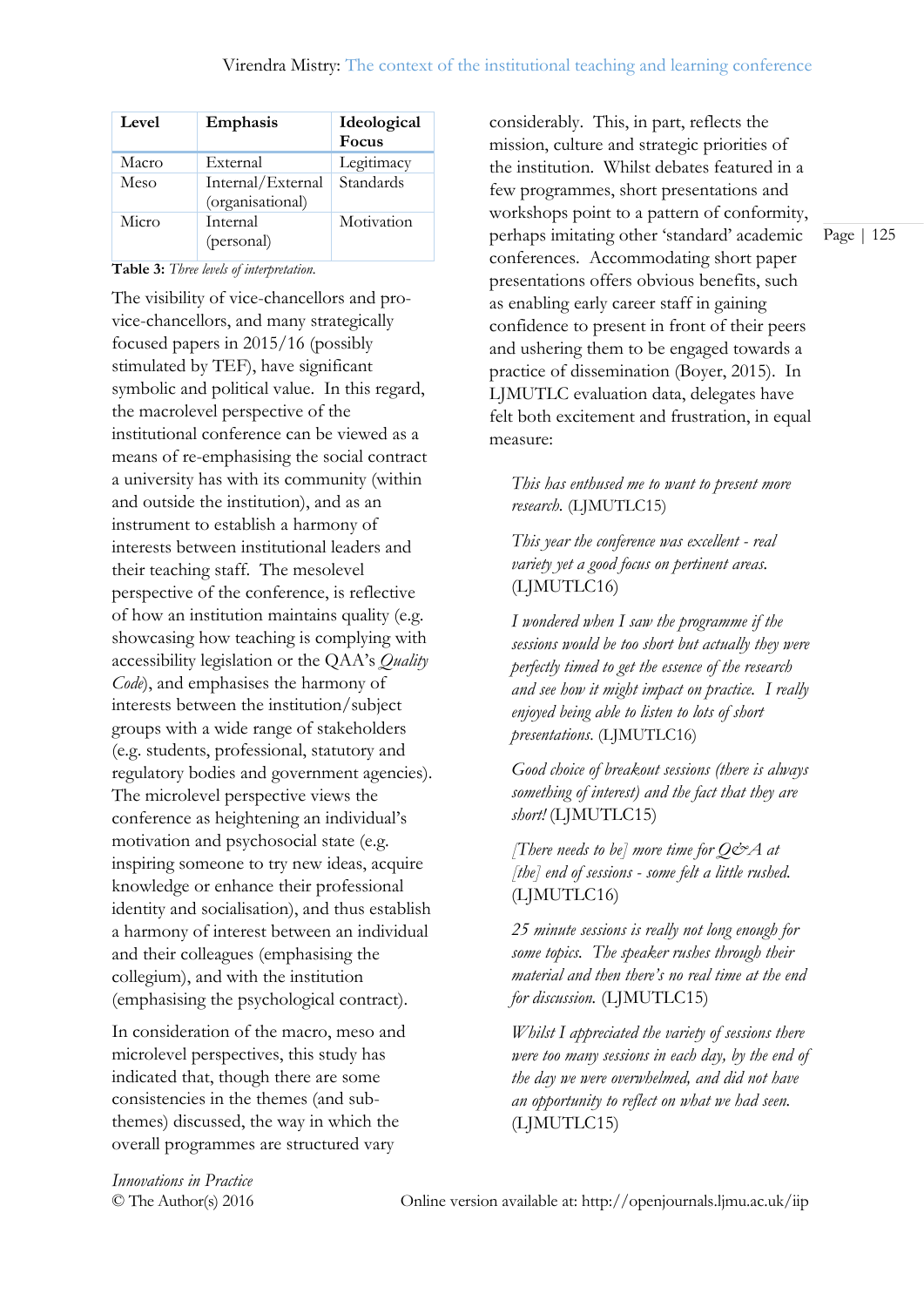The last three comments amplify Graham and Kormanik's (2004), Sawhney's (2013), Sweeting and Hohl's (2015) concerns that some conferences rely heavily on one-way communication and spend too little time on discussion or ways to integrate information in theory, research and practice. To Verbeke (2015a; 2015b) the passivity in many conference models, and failure to facilitate knowledge processes among conference participants, represents a lost opportunity; conferences, he argues, should be realigned using constructivist principles (see also, Haley et al., 2009 and Weissner et al. 2008). Delegates at LJMUTLC have understood these issues and offered solutions:

*It is a very full programme and how this would be done, I have no idea but some opportunity to catch up for discussion around interesting points.* (LJMUTLC16)

*I think the conference needs to evolve into partly an open conference, where the participants can set some agendas and work in discussion groups*. (LJMUTLC15)

There are clear implications for practice, together with a compelling agenda for further research. This study is a simple ground-clearing exercise but the following questions could be incorporated into future qualitative investigation:

- o For whom and for what purpose is the institutional teaching and learning conference?
- o How are conference programmes developed (content and format), and who is involved in that development?
- o What are the criteria for inclusion in a programme, and how is this decided?
- o How is success or impact measured?

It would also be insightful to gather the views of those institutions that do not routinely host an internal teaching and

learning conference, and their reasons for not doing so.

#### **Conclusion**

*As participants, we have the opportunity to construct our own learning at conferences. As conference designers, we have the opportunity and obligation to develop conference content and processes that encourage interaction and engagement with new ideas and perspectives.* Haley et al. (2009: 81)

Institutional teaching and learning conferences represent significant investment. They have been established in many UK institutions to promote debate or reflection on learning, teaching, assessment, curricular design and the goals of higher education. In a few cases the scholarship of teaching and learning and research into higher education goals and practices is also evident.

It is relatively easy to gather evidence to modify certain conference activities; it is much more difficult to determine what might constitute valid metrics of success. Nevertheless, the debates that a few conferences are attempting to engender is a healthy sign for the sector. Many of the sessions examined appear to emanate from participants' own interests and may influence other staff, but the evidence for such influence may be difficult to establish. As reflected at LJMUTLC, and probably in common with other institutional conferences, we are reduced to our own beliefs about such achievements that arise from what participants say in evaluations, rather than what they subsequently do.

*Innovations in Practice*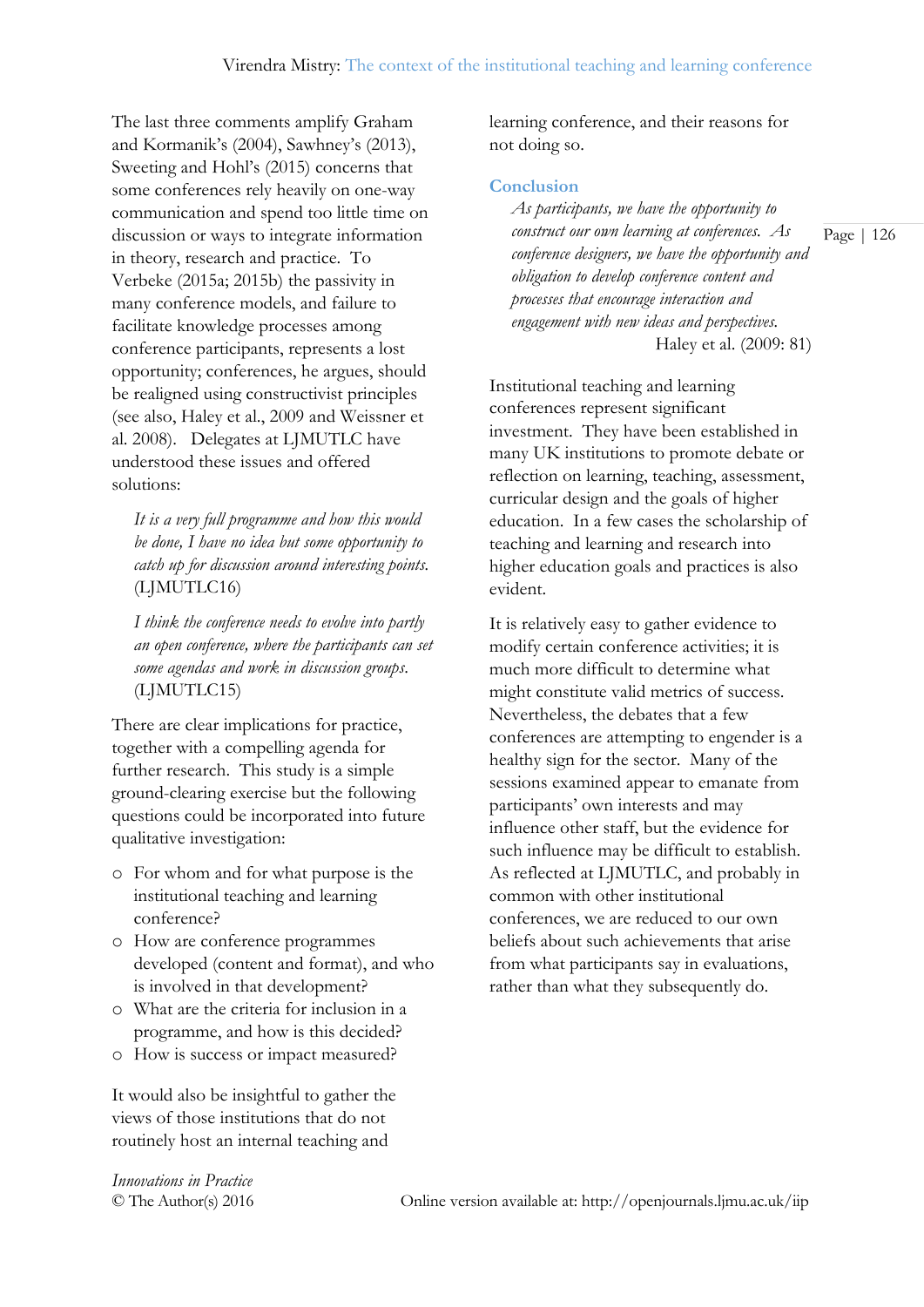#### **References**

Attwood, R. (2010a) '130 jobs will go as HEA set to scrap its subject centres' in *Times Higher Education (THE)*, 18 November, retrieved from: [https://www.timeshighereducation.com/ne](https://www.timeshighereducation.com/news/130-jobs-will-go-as-hea-set-to-scrap-its-subject-centres/414309.article) [ws/130-jobs-will-go-as-hea-set-to-scrap-its](https://www.timeshighereducation.com/news/130-jobs-will-go-as-hea-set-to-scrap-its-subject-centres/414309.article)[subject-centres/414309.article](https://www.timeshighereducation.com/news/130-jobs-will-go-as-hea-set-to-scrap-its-subject-centres/414309.article) (accessed November 2016)

Attwood, R. (2010) 'Fears of a pedagogic crisis as  $\angle$  315 million quality fund dries up', in *THE,* 27 November: 6-7

Barlow, J., France, L. and Hayes-Farmer, N. (2000) 'Disseminating good practice: the role of the internal learning and teaching conference' in *Innovations in Education and Training International,* 37 (4): 356-60

Becher, T. (1994) 'The significance of disciplinary differences' in *Studies in Higher Education,* 19 (2): 151-61

Becher, T. and Trowler, P. (2001) *Academic Tribes and Territories* (Second Edition), Buckingham: Open University Press and the Society for Research into Higher Education

BIS, Department for (2015) *Fulfilling our Potential: Teaching Excellence, Social Mobility and Student Choice* (Cm 9141)*,* Sheffield: Department for Business, Innovation and Skills, retrieved from: [https://www.gov.uk/government/uploads/](https://www.gov.uk/government/uploads/system/uploads/attachment_data/file/474227/BIS-15-623-fulfilling-our-potential-teaching-excellence-social-mobility-and-student-choice.pdf) [system/uploads/attachment\\_data/file/4742](https://www.gov.uk/government/uploads/system/uploads/attachment_data/file/474227/BIS-15-623-fulfilling-our-potential-teaching-excellence-social-mobility-and-student-choice.pdf) [27/BIS-15-623-fulfilling-our-potential](https://www.gov.uk/government/uploads/system/uploads/attachment_data/file/474227/BIS-15-623-fulfilling-our-potential-teaching-excellence-social-mobility-and-student-choice.pdf)[teaching-excellence-social-mobility-and](https://www.gov.uk/government/uploads/system/uploads/attachment_data/file/474227/BIS-15-623-fulfilling-our-potential-teaching-excellence-social-mobility-and-student-choice.pdf)[student-choice.pdf](https://www.gov.uk/government/uploads/system/uploads/attachment_data/file/474227/BIS-15-623-fulfilling-our-potential-teaching-excellence-social-mobility-and-student-choice.pdf) (accessed November 2016)

BIS, Department for (2016) *Success as a Knowledge Economy: Teaching Excellence, Social Mobility and Student Choice* (Cm 9258), London: Department for Business, Innovation and Skills, retrieved from:

[https://www.gov.uk/government/uploads/](https://www.gov.uk/government/uploads/system/uploads/attachment_data/file/523546/bis-16-265-success-as-a-knowledge-economy-web.pdf) [system/uploads/attachment\\_data/file/5235](https://www.gov.uk/government/uploads/system/uploads/attachment_data/file/523546/bis-16-265-success-as-a-knowledge-economy-web.pdf) [46/bis-16-265-success-as-a-knowledge](https://www.gov.uk/government/uploads/system/uploads/attachment_data/file/523546/bis-16-265-success-as-a-knowledge-economy-web.pdf)[economy-web.pdf](https://www.gov.uk/government/uploads/system/uploads/attachment_data/file/523546/bis-16-265-success-as-a-knowledge-economy-web.pdf) (accessed November 2016)

Page | 127

Boyer, E.L. (2015) *Scholarship Reconsidered: Priorities of the Professoriate* (Expanded Edition), San Francisco, CA: Jossey-Bass

Bright, J. and Pokorny, H. (2012) 'Contemplative practices in higher education: breathing heart and mindfulness into the staff and student experience' in *Educational Developments,* 13 (4): 22-25

Economics Network (2011) 'The planned abolition of the subject centres: why they should be retained to support HE learning and teaching', further written evidence submitted in response to the Government reform of higher education, 9 March, retrieved from:

[http://www.publications.parliament.uk/pa/](http://www.publications.parliament.uk/pa/cm201012/cmselect/cmbis/885/885vw14.htm) [cm201012/cmselect/cmbis/885/885vw14.h](http://www.publications.parliament.uk/pa/cm201012/cmselect/cmbis/885/885vw14.htm) [tm](http://www.publications.parliament.uk/pa/cm201012/cmselect/cmbis/885/885vw14.htm) (accessed November 2016)

Ferman, T. (2002) 'Academic professional development practice: what lecturers find valuable' in *International Journal for Academic Development,* 7 (2): 146-58

Gale, H. (2011) 'The reluctant academic: early-career academics in a teachingorientated university' in *International Journal of Academic Development,* 16 (3): 215-27

Graham, P. and Komanik, M. (2004) 'Bridging the conference gap: a challenge to enhance the research-practice challenge' in *Human Resource Development International,* 7 (3): 391-93

Haley, K.J., Wiessner, C.A. and Robinson, E.E. (2009) 'Encountering new information and perspectives: constructing knowledge in conference contexts' in *The Journal of Continuing Higher Education,* 57 (2): 72-82

*Innovations in Practice*

© The Author(s) 2016 Online version available at: http://openjournals.ljmu.ac.uk/iip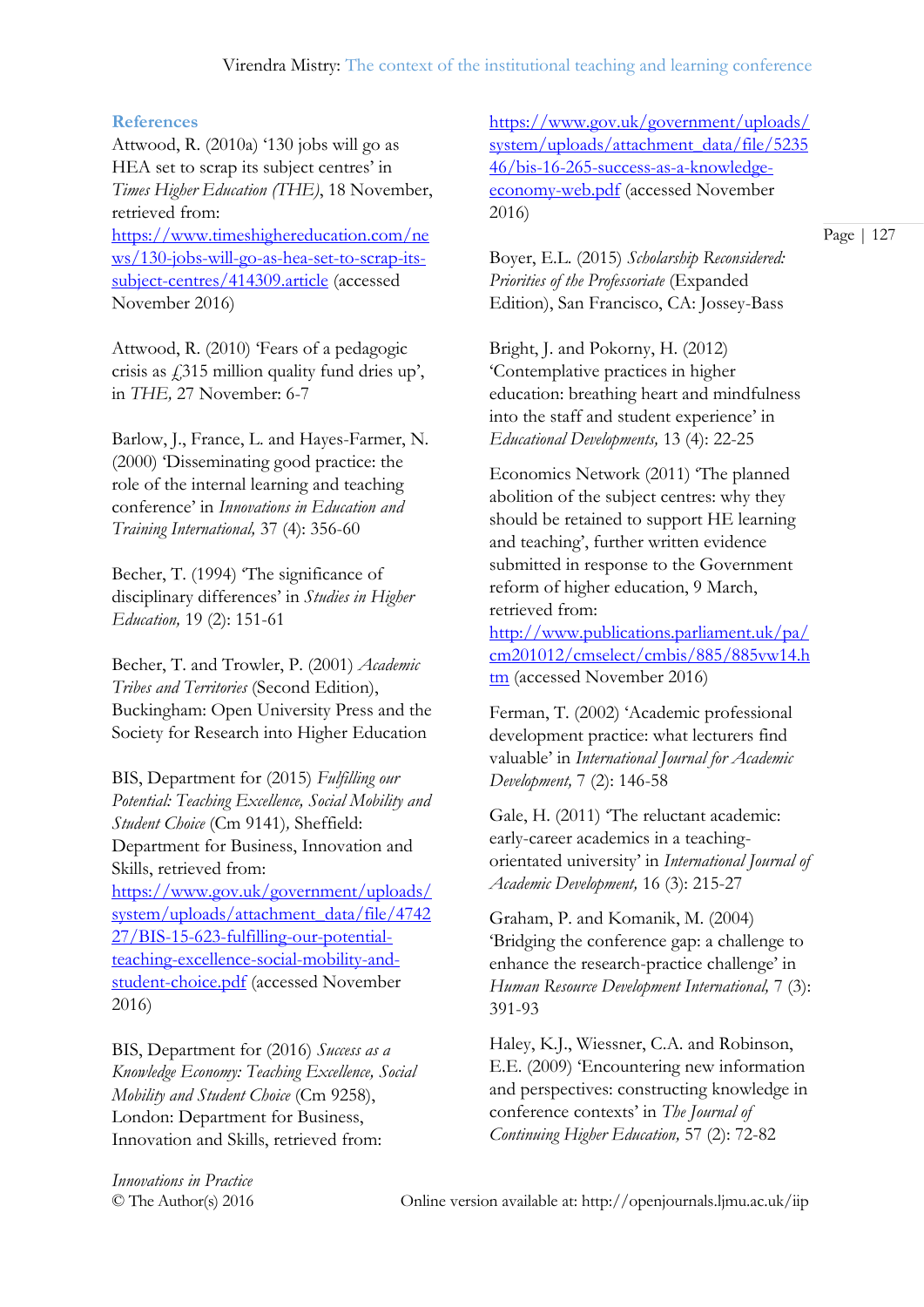Hanneghan, M. (2016) 'The lecture is broken' in *Innovations in Practice,* 10 (1): 4-9

HEFCE (ND) 'National Student Survey (Results)', retrieved from: <http://www.hefce.ac.uk/lt/nss/results/> (accessed November 2016)

Henderson, E.F. (2015) 'Academic conferences: representative and resistant sites for higher education research' in *Higher Education Research and Development,* 34 (5): 914-25

Higher Education Academy (2011) 'UK Professional Standards Framework (UKPSF)', retrieved from: <https://www.heacademy.ac.uk/ukpsf> (accessed November 2016)

Hood, S. and Foray, G. (2005) 'Introducing a conference paper: getting interpersonal with your audience' in *Journal of English for Academic Purposes,* 4 (4): 291-306

Kant, I. (1979) *The Conflict of the Faculties*  (translated by Gregor, M.J.), New York: Albaris Books

Lewis, K., Svinicki, M. and Stice, J. (1989) 'A conference on teaching for experienced faculty' in *Journal of Staff, Program and Organization Development*, 7 (3): 137-42

Martin, R.J. (2015) 'Connections of conversation-based conferences to the foundations of radical constructivism' in *Constructivist Foundations*, 11 (1): 88-90

Macdonald, R. (2004) 'Research Committee News: SEDA Awards 2004' in *Educational Developments,* 5 (4): 19-20

McVitty, D. (2012) 'How much do students need to know about pedagogy?' in *Educational Developments,* 13 (4): 16

Money, J., Tracy, F., Hennessy, C., Nixon, S. and Ball, E. (2016) in *Innovations in Practice*, 10 (2): 82-87

Neuilly, M-A. and Stohr, M.K. (2016) 'The art of conferencing' in *Journal of Criminal Justice Education,* 27 (2): 194-211

Norton, L. (2014) 'Pedagogical action research: research and teaching intertwined' in McEwen, L. and O'Connor, K.M. (Eds.) *Developing Pedagogic Research in Higher Education* (SEDA Special 37), London: SEDA

QAA (2009) *Institutional Audit: Liverpool John Moores University,* Gloucester: Quality Assurance Agency, retrieved from: [http://www.qaa.ac.uk/en/ReviewsAndRep](http://www.qaa.ac.uk/en/ReviewsAndReports/Documents/Liverpool%20John%20Moores%20University/Liverpool-John-Moores-University-IA-09.pdf) [orts/Documents/Liverpool%20John%20M](http://www.qaa.ac.uk/en/ReviewsAndReports/Documents/Liverpool%20John%20Moores%20University/Liverpool-John-Moores-University-IA-09.pdf) [oores%20University/Liverpool-John-](http://www.qaa.ac.uk/en/ReviewsAndReports/Documents/Liverpool%20John%20Moores%20University/Liverpool-John-Moores-University-IA-09.pdf)[Moores-University-IA-09.pdf](http://www.qaa.ac.uk/en/ReviewsAndReports/Documents/Liverpool%20John%20Moores%20University/Liverpool-John-Moores-University-IA-09.pdf) (accessed November 2016)

QAA (2010) *Outcomes from Collaborative Provision Audit: Approval and Review of Partnerships and Programmes,* Gloucester: Quality Assurance Agency, [http://www.qaa.ac.uk/en/Publications/Do](http://www.qaa.ac.uk/en/Publications/Documents/Outcomes-from-Collaborative-provision-audit-Approval-and-review-of-partnerships-and-programmes.pdf) [cuments/Outcomes-from-Collaborative](http://www.qaa.ac.uk/en/Publications/Documents/Outcomes-from-Collaborative-provision-audit-Approval-and-review-of-partnerships-and-programmes.pdf)[provision-audit-Approval-and-review-of](http://www.qaa.ac.uk/en/Publications/Documents/Outcomes-from-Collaborative-provision-audit-Approval-and-review-of-partnerships-and-programmes.pdf)[partnerships-and-programmes.pdf](http://www.qaa.ac.uk/en/Publications/Documents/Outcomes-from-Collaborative-provision-audit-Approval-and-review-of-partnerships-and-programmes.pdf) (accessed November 2016)

QAA (2016a) *Higher Education Review of the University of Derby* (April 2016)*,* Gloucester: Quality Assurance Agency, retrieved from: [http://www.qaa.ac.uk/en/ReviewsAndRep](http://www.qaa.ac.uk/en/ReviewsAndReports/Documents/University%20of%20Derby/University-of-Derby-HER-16.pdf) [orts/Documents/University%20of%20Der](http://www.qaa.ac.uk/en/ReviewsAndReports/Documents/University%20of%20Derby/University-of-Derby-HER-16.pdf) [by/University-of-Derby-HER-16.pdf](http://www.qaa.ac.uk/en/ReviewsAndReports/Documents/University%20of%20Derby/University-of-Derby-HER-16.pdf) (accessed November 2016)

QAA (2016b) *Higher Education Review of University of Birmingham* (February 2016)*,*  Gloucester: Quality Assurance Agency, retrieved from:

[http://www.qaa.ac.uk/en/ReviewsAndRep](http://www.qaa.ac.uk/en/ReviewsAndReports/Documents/University%20of%20Birmingham/University-of-Birmingham-HER-16.pdf) [orts/Documents/University%20of%20Birm](http://www.qaa.ac.uk/en/ReviewsAndReports/Documents/University%20of%20Birmingham/University-of-Birmingham-HER-16.pdf) [ingham/University-of-Birmingham-HER-](http://www.qaa.ac.uk/en/ReviewsAndReports/Documents/University%20of%20Birmingham/University-of-Birmingham-HER-16.pdf)[16.pdf](http://www.qaa.ac.uk/en/ReviewsAndReports/Documents/University%20of%20Birmingham/University-of-Birmingham-HER-16.pdf) (accessed November 2016)

Ross, C., Terras, C., Warwick, C. and Welsh, A. (2011) 'Enabled backchannel: conference

*Innovations in Practice*

© The Author(s) 2016 Online version available at: http://openjournals.ljmu.ac.uk/iip